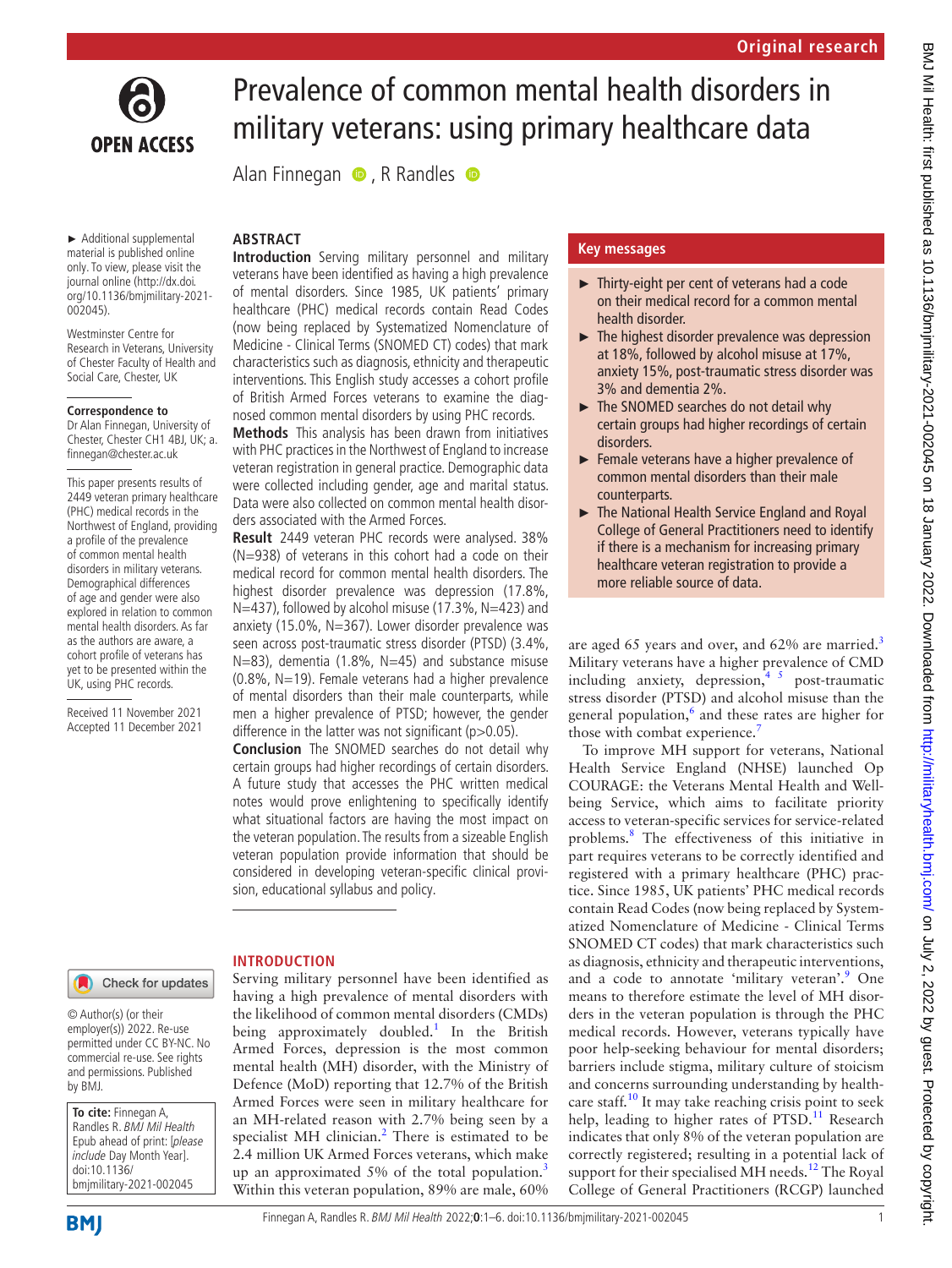### **Original research**

a 'veteran-friendly practice' accreditation in England to improve the recording and support of veterans within PHC; by October 2021, there were 1050 (from approximately 7000) practices accredited, $13$  yet the number of correctly registered veterans remains low. This paper reports the levels of military veterans with CMDs using data drawn from PHC medical records. The authors are unaware of any similar English study with a cohort profile of English veterans.

#### **AIM AND OBJECTIVES**

The aim was to identify the prevalence of CMD within the English veteran population. The objectives are to: (a) identify trends regarding veterans' age, gender and marital status; (b) identify the prevalence of dementia, PTSD, depression, anxiety, alcohol misuse and substance misuse.

#### **METHODOLOGY**

PHC staff provided the data from PHC patient medical records. Read/SNOMED codes were used. These codes provide a consistent vocabulary for PHC staff to record factors such as characteristics, diagnosis and pharmacological treatments onto a patient's medical record. For example, if a patient is diagnosed with depression, a code will appear on their record for 'depression'. There are many different codes available, and it is to the discretion of the staff member who is recording the information to choose the appropriate code. The dependent variable was the SNOMED (code 753651000000107) or Read Code (code 13Ji) for 'military veteran' which was then correlated with the common military  $MH^8$  $MH^8$  recording of the codes for depression, anxiety, PTSD, alcohol misuse, substance abuse and the physical disorder of dementia. Practices were asked to include codes related specifically to these disorders. There was direction to try and ensure consistency as there were numerous codes that were used. For example, 'depression' included depressive episodes and depressive disorder, and anxiety often being coded along with depression as 'anxiety with depression' or 'mixed anxiety and depression' as well as its own code of 'anxiety disorder'. PTSD was only coded as 'post-traumatic stress disorder'. Substance abuse was often coded more specifically such as 'heroin addiction' or 'opioid dependence', all substance dependencies and addictions were asked to be included within the search. In addition, for alcohol this was coded as 'alcohol abuse' or 'chronic alcoholism' or simply 'alcohol'. Dementia was coded as 'dementia in Alzheimer's' or 'Alzheimer's disease' or simply 'dementia'. Significant MH disorders such as bipolar and schizophrenia should have restricted people with these problems from enlisting and were therefore excluded. Data were received in an anonymised and amalgamated form. Being aware of the considerable pressures on PHC, the search strategy was designed to maximise the data that could be collected while being cognisant of other demands and priorities on PHC staff. Therefore, the searches were restricted to common military MH disorders and basic demographical data (age, gender and marital status). The PHCs were financially remunerated for their time. Data were inputted into an SPSS database (Version 27) for analysis where descriptive statistics were identified, followed by inferential analyses of the relationships between MH disorders and demographical data.

#### **METHOD**

The authors worked with 16 PHCs across Cheshire and Lancashire with a total patient population of 178,568 to improve their veteran patient registration. Drawing on an



<span id="page-1-0"></span>**Figure 1** Percentage of each disorder present within the veteran population. PTSD, post-traumatic stress disorder.

estimated veteran population of 5% per PHC practice in Northwest England meant that at the commencement of these projects, 9.1% (N=781) of veterans were correctly coded; increasing to 28.7% (N=2449) by the time the project ended. This final figure provided the data for this paper, and the information was collected in March 2021. The research was funded by NHSE and Forces in Mind Trust (FiMT).

#### **RESULTS**

From 2449 veteran PHC records, 88% (N=2147) were male and 12% (N=302) female. The average age was 62 years with a SD of 18. The youngest veteran was 16 years old and the oldest 99 years. The mode of the veterans was the age group 58–67 years, with 20% (N=490) belonging to this age group. For 68.4% (N=1675) of veterans, marital status was unknown. Of the remaining 774 veterans, 67% (N=518) were married, 20% (N=154) single, 5% (N=38) widowed, 4% (N=33) divorced, 2% ( $N=19$ ) cohabiting, 1% ( $N=7$ ) separated and 1% (N=5) were in a common law partnership. Thirty-eight per cent (N=938) of the veterans had a code on their medical record for PTSD, depression, anxiety, alcohol abuse, substance misuse or dementia. Furthermore, there was some comorbidity with veterans with more than one disorder. The highest disorder prevalence was depression (17.8%, N=437), followed by alcohol misuse (17.3%, N=423) and anxiety (15.0%, N=367); while PTSD was  $(3.4\%, N=83)$ , dementia  $(1.8\%, N=45)$  and substance misuse (0.8%, N=19) (see [Figure](#page-1-0) 1).

A total of 37.5% men ( $N=805$ ) and 44.0% women ( $N=133$ ) had a code on their record for a mental disorder. The relationship between gender and presence of a mental disorder was found to be significant  $(X^2 (1, N=2449)=4.5, p<0.05)$  suggesting that female veterans have a higher prevalence of mental disorders than their male counterparts as is consistent with the general population[.14](#page-4-12) [Figure](#page-2-0) 2 shows the prevalence of each disorder by gender. Women had a higher prevalence than men for both anxiety (25.5%,  $N=77$ ) and depression (25.8%,  $N=78$ ), which may be due to poorer help-seeking behaviour from the male veteran population.<sup>10</sup> The relationship between anxiety and gender was also found to be significant  $(X^2 (1, N=2449)=29$ , p<0.01), as was the relationship between depression and gender  $(X^2 (1, N=2449)=14.4, p<0.01)$ . Women also had a higher prevalence of substance misuse  $(1.0\%, N=3)$ , however this difference was not significant  $(X^2 (1, N=2449)=0.01,$ p>0.05). In contrast, men had a higher prevalence of PTSD  $(3.7\% \text{ N} = 79)$ , however the difference was not significant  $(X^2)$  $(1, N=2449)=3.8$ , p $>0.05$ ). Men also had a higher prevalence of dementia (1.9%, N=40), but again the difference was not significant  $(X^2 (1, N=2449)=0.001, p>0.05)$  (see [Figure](#page-2-0) 2).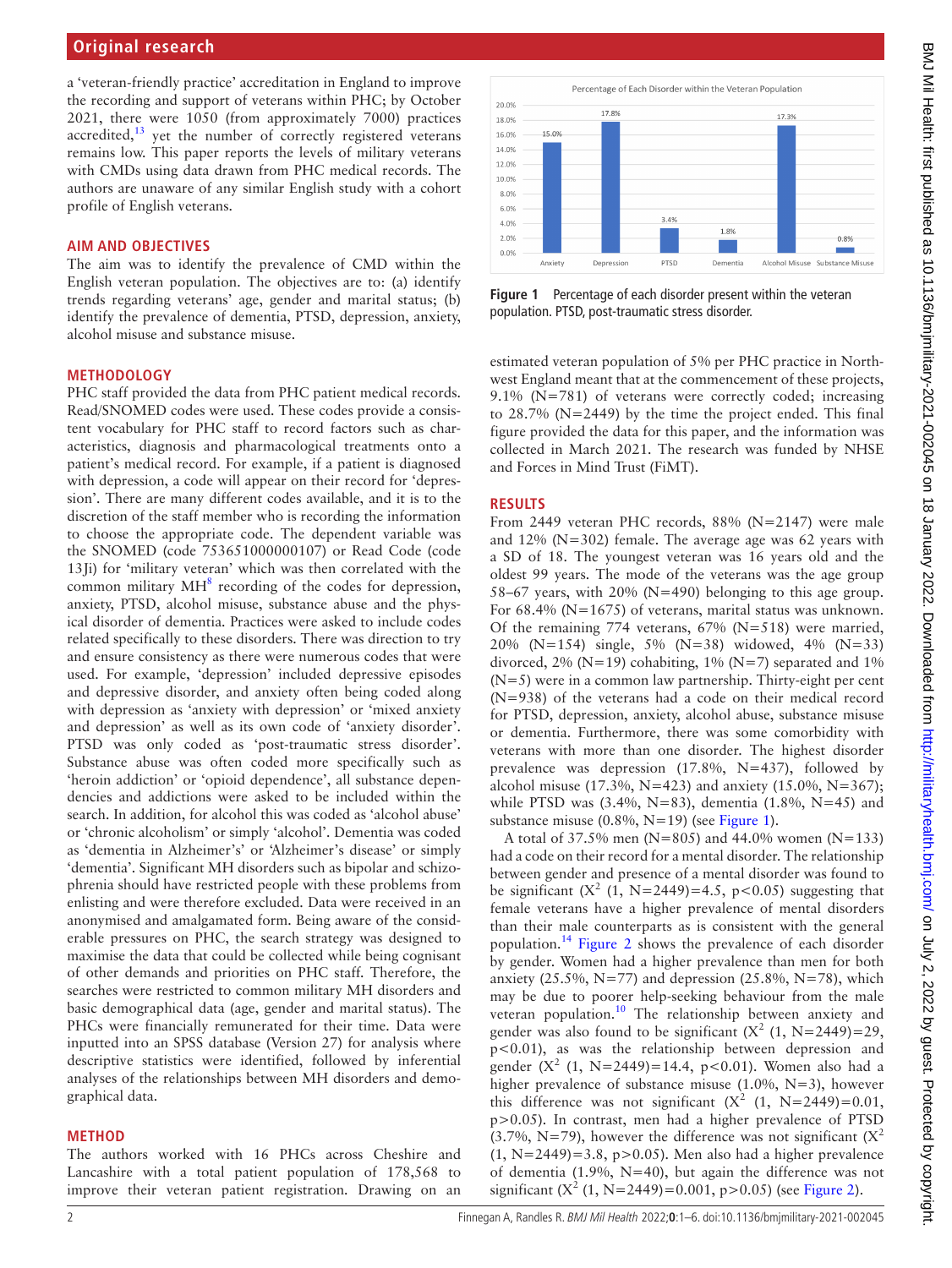

<span id="page-2-0"></span>**Figure 2** Percentage of each disorder present split by gender. PTSD, post-traumatic stress disorder.

The individual age with the highest percentage of mental disorders was 41 years, meaning  $66.7\%$  (N=10) of those aged 41 years had a mental disorder coded on their record. However, the age group with the highest number of veterans with mental disorders, and therefore the mode, was 48 years (N=29). Of those with mental disorders, the average age was 61 years, and the median age 60 years. The age group with the highest percentage of mental disorders was the group 38–47 years  $(44.4\%, N=112)$ , followed closely by the group 58–67 years (43.9%, N=215) and the group 48–57 years (43.8%, N=212). This percentage then decreased for the group 68–77 years (30.5%, N=99), climbing gradually thereafter, likely due to the presence of dementia. The difference between the age groups on having a mental disorder present was found to be significant  $(X^2)$  $(9, N=2449)=40, p<0.01$  (see [Figure](#page-2-1) 3).

The results indicated the presence of each disorder within the different age groups. Anxiety was the most prevalent among the age group 38–47 years (21.0%, N=53) closely followed by the 18–27 years (20.8%, N=11) suggesting anxiety has a higher prevalence among younger age groups in the veteran population. The difference between these groups in regard to anxiety prevalence was found to be significant  $(X^2 (9, N=2449)=32.7,$ p<0.01). Depression was also highest among the age group 38–47 years (28.6%, N=72), likely due to the high comorbidity of these disorders; but the second highest prevalence was found in the group  $28-37$  years (22.6%, N=44). These differences were also found to be significant  $(X^2 (9, N=2449)=73.9,$  $p < 0.01$ ).



<span id="page-2-1"></span>**Figure 3** Percentage of each disorder present split by age group. PTSD, post-traumatic stress disorder.

For PTSD, the highest prevalence was among the age group  $28-37$  years  $(8.7\%, N=17)$ , closely followed by the age group 38–47 years (8.3%, N=21), with significant differences between the groups  $(X^2 (9, N=2449)=66.6, p<0.01)$ . Dementia, as expected, had a higher prevalence among the older age groups with prevalence highest in the group 88–97 years (8.8%, N=14)—the differences again being significant ( $X^2$  (9,  $N=2449$ =101.2, p<0.01). Alcohol misuse had the highest prevalence among the age group 58–67 years (24.5%, N=120), followed by the age group  $48-57$  years (20.2%, N=98), these differences were also significant  $(X^2 \ (9, N=2449)=45.9,$ p<0.01). Finally, for substance misuse, the highest prevalence was among the age group  $18-27$  years  $(1.9\%, N=1)$ , closely followed by the age group  $48-57$  years (1.7%, N=8). However, the differences between these groups, for substance misuse, were not significant  $(X^2 (9, N=2449)=8.9, p>0.05)$  (see [Figure](#page-2-1) 3).

#### **DISCUSSION**

Using PHC medical records to identify the prevalence of common MH disorders within the veteran population is severely hindered by the low percentage of veterans with the correct Read/SNOMED code applied (currently estimated to be under 10%[12 15\)](#page-4-10). The authors were part of NHSE and FiMT-funded programmes to improve veteran registration and PHC staff awareness; consequently, this study was based on an average of 26.7% per practice (range 5.0%–54.1%). Searches were limited to the known common military MH disorders of PTSD, depression, anxiety, alcohol misuse, substance abuse and the physical disorder of dementia. If all MH disorders had been included, the overall total would have been higher.

Within this study, demographics from a gender perspective aligned to this known non-parametric population with 88% being male. Forty-six per cent of the veterans were aged 65 years and over, significantly lower than the MoD estimate of 60% for this age group.<sup>[3](#page-4-2)</sup> The data from this study indicated that approximately 70% of veterans were in a relationship (67% married) and only 4% divorced. These are significantly lower than the general population and may be due to factors such as medical records not being updated. Age does indicate that, in particular, the more elderly veterans are not correctly registered with their general practitioner (GP) practice. There are multiple reasons for this, such as veterans being unaware of the 1-day inclusion criteria and therefore being unaware of their veteran status and never declaring as such. This could extend to those more vulnerable members of the population in care and residential homes, or with dementia, who may be reliant on others for much of their communication with PHC.

The overall rate of MH in the UK Armed Forces was found to be broadly comparable with the UK general population.<sup>16</sup> For the veteran cohort within this research study, depression, anxiety and alcohol misuse were the leading MH disorders. However, the levels of depression were lower than identified within the Defence Medical Services and the national population. Within this study, level of depression was 17.8%, while in the general population this stands at 21%, and for serving personnel at 32%; though prior to the isolation of COVID-19, the level in the general population was lower at  $19\%$ .<sup>[2 17](#page-4-1)</sup> Both within the MoD and the general population, mild to moderate depression is predominately due to situational stressors such as relationship problems, employment and financial problems.<sup>18</sup> <sup>19</sup> The more elderly group may be retired, and for those veterans who served a full career, the military pension is highly competitive; this may in part explain why levels of anxiety and depression reduced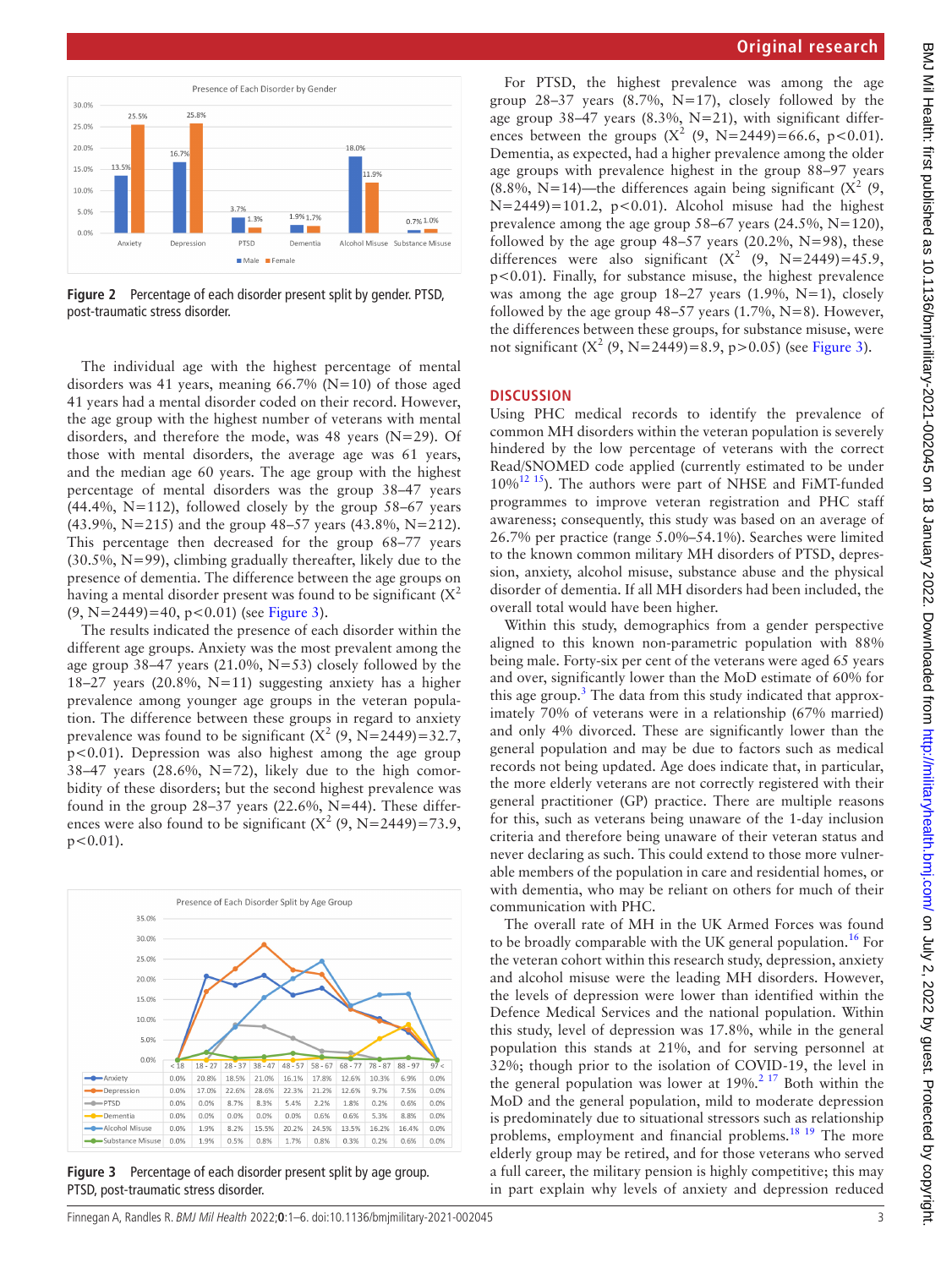notably as the veteran got older. Depression and anxiety are also often linked (comorbidity) and some research studies may place an emphasis on the depressed element. There is also the issue that GPs will often not identify depression or record depression on a patient's medical record due to the direction of their patients who are concerned about the impact of a MH diagnosis on their future career options, or other everyday issues such as higher travel insurance costs.<sup>[20](#page-4-15)</sup>

Depression and anxiety were both significantly higher in women, which warrants further investigation. Previous studies have indicated that GPs were more likely to see female patients on a regular basis, which may help indicate why such issues may be picked up more often in women.<sup>21</sup> Furthermore, the Armed Forces may be seen as having a more 'macho' culture than some other careers, which may lead to poor help-seeking behaviour and concerns of being labelled 'weak'—potentially another factor in a lower level of depression and anxiety being picked up in male veterans.<sup>10</sup> However, there is evidence that help-seeking behaviour is increasing among both serving and ex-serving personnel. $^{22}$  In terms of age difference, the study revealed that anxiety in those aged 18–27 years old accounted for  $21\%$  (N=11) of cases. By their very essence, this age group will include young early service leavers. As the peak of the last major deployments (and therefore associated operationally related MH problems) was over 10 years ago, their anxiety may be due to their current living situations and potentially not related to their military service. However, anxiety and depression were highest in the age group 38–47 years, a possible reason being that veterans served longer and had greater difficulties in transitioning from the Armed Forces in relation to accommodation, finance, housing and employment. There may also have been adjustment issues for their spouse and children including schooling. But the coding of the veterans' medical records does not capture this information.

PTSD in a combined sample of veterans and serving personnel was found to be 4% in 2004/2006 and 2007/2009 but had risen to 6% in  $2014/2016$ <sup>[23](#page-5-0)</sup> This compares with a rate of 4.4% within the civilian population. $^{23}$  $^{23}$  $^{23}$  The prevalence of PTSD is not consistent across these groups, however, with serving personnel having a prevalence of 4.8% and veterans significantly higher at 7.4%<sup>23</sup> The PTSD levels in this study were comparable at 3.4% (N=83). The results, however, may be inflated as PTSD may remain on a patient record even when the patient is deemed to have received successful treatment, and unless the date of the last positive assessment or treatment is recorded then diagnosis will remain in the patient's medical record. Ideally, an inclusion criterion such as a positive assessment and affirmation of the condition in the last 5 years would help rectify this concern. Many studies show male veterans have significantly higher levels of PTSD but that was not the case in this study. In the UK, frontline troops are identified as having 17% compared with 4% on non-frontline troops which can be attributed to their role in the military and the increased likelihood that they have been in contact (combat) situations. $23$  However, the average age group of those recorded in GP practices in this study at 38–47 years is significantly different to the attributed average age of veterans. Furthermore, the highest prevalence was 28–37 years old, which would include those who had deployed to Afghanistan (2004– 2014) and Iraq (2001–2012).

The levels of listed alcohol misuse are of concern but significantly less than that often associated with the military. A potential reason is that veterans may be consuming more than the recommend weekly average; but they are functioning very well, have no concerns about their behaviour

and are therefore not raising it as an issue with their GP. Even when they have, as it is not causing any problems, then the GP has not recorded the detail. There are differences between genders with men more likely to be diagnosed with an alcohol-related problem. Potentially harmful alcohol misuse remains a common behavioural problem but has declined steadily from 16% in 2004/2006 to 10% in 2014/2016.<sup>[23](#page-5-0)</sup> Within these studies on veteran population, the highest was in the age group 58–67 years. A combination of factors such as the progressive nature of alcohol misuse, potentially being retired and that the records may be related to a diagnosis some years before are all potential factors.

Substance abuse was higher in women but listed in only 1% of cases and not statistically significant. The military's regular random drug tests are a deterrent and this may have transitioned into veteran behaviour. It could also be due to under-reporting and that this is a more elderly population. Substance misuse was most prevalent in the group 18–27 years old, so again the early service leavers. There may also be a sense of shame from those who were discharged due to substance abuse and therefore they may not want to declare their veteran status.

Dementia was notable in the 78 years old and above cluster and most prevalent in the age group 88–97 years. As 60% of the veteran population are over 65 years and 50% over 70 years old, the authors had expected to see higher levels of dementia. As the leading cause of death within the UK, with a population estimate of 7.1% then the 1.8% within this study appears low. $^{24}$  $^{24}$  $^{24}$ Recent studies have indicated that dementia rates in the veteran population are not higher than the general population.<sup>[25](#page-5-2)</sup> The low rate in this study is likely to be under-recording due to PHC being unaware of the veteran status and therefore does not have the correct military veteran code attached to their records. The NHSE and RCGP would need to identify if there is a mechanism for increasing registration for this group which would provide a more reliable source of data. It would be reasonable to anticipate that large numbers of veterans are residing in care/residential homes and a means of connecting with them to get them registered is required. In addition to ensuring this can be used to provide the best clinical care, then it also has important ramifications for non-statutory and third-sector organisations that have considerable resources to assist all of the veteran population. There is also the issue of UK women living on average to an older age than men (83 compared with 79 years), and veterans' spouses being left socially isolated, with financial difficulties and increasing dementia issues without their needs to be correctly identified, assessed and supported.

#### **Limitations**

Although Read/SNOMED codes were created to ensure a consistent vocabulary is used across medical records, there are issues with consistent coding of information. Within this study, the authors chose to use codes and subtypes of the disorders, in an attempt to show a more inclusive picture. However, there is likely still coding issues where some subtypes could classify as 'depression' or 'anxiety' but have not been included. For example, phobias were not included in this project nor was obsessive-compulsive disorder, both of which could be seen as a subtype of anxiety disorder. Further, disorders such as 'seasonal affective disorder' were not included, which could be seen as a depressive subtype. Furthermore, within some practices, when a patient presented with anxiety and depression, this was grouped as one code of 'mixed anxiety and depression' or 'anxiety with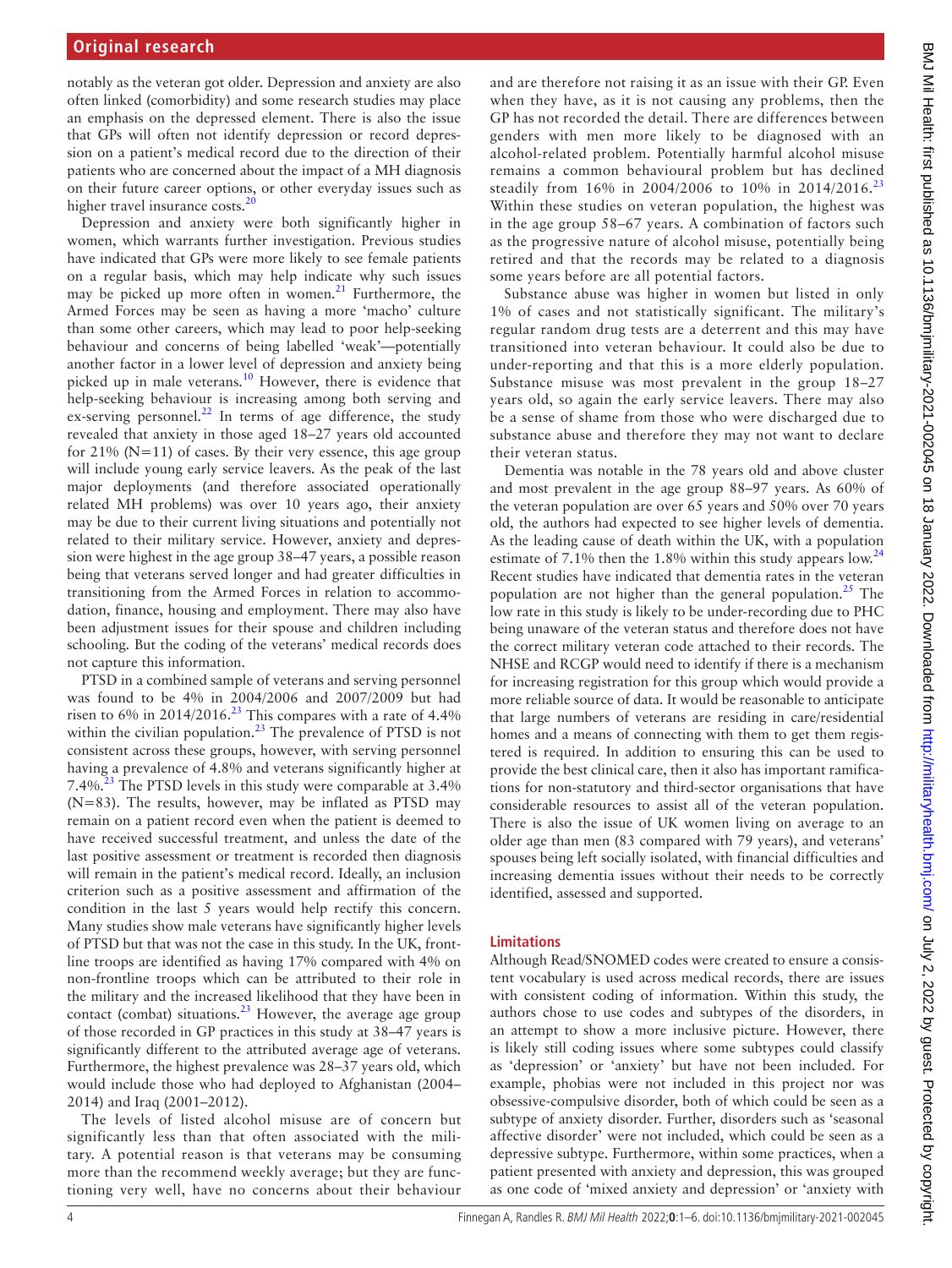depression' showing some inconsistencies with coding as both of these different codes were often used within the same practices. Therefore, there are numerous consistency problems with the Read/SNOMED codes which may have affected the results of this project. The results do not inform as to the causes of the MH disorders and are, therefore, unclear as to whether the disorders were service related. In addition, to be classified as a 'veteran', an individual only has to serve for 1 day, this includes training, national service and reservists. $^{26}$  Essentially, this could mean that there may be individuals who had left after a significantly short period and therefore are likely to be unaffected by the service and the MH disorder not attributable to their time in the military. Furthermore, the coding of an MH disorder can indicate a lifetime prevalence. The conditions have been added onto the patient's medical record, but without interrogation of the notes or asking the doctor or patient, it can be unclear if the condition has been resolved or is ongoing. Therefore, the results of the study could be potentially inflated. The authors are aware of previously raised concerns with MH disorder such as schizophrenia, where a diagnosis in the patient's teens can remain with that person for their entire life, irrespective of any future manifestation or symptoms. That one patient was listed as a veteran and was 16 years old indicate that there was the potential for some incorrect coding.

#### **CONCLUSION**

The searches were limited to the MH disorders commonly associated with the Armed Forces and veterans with PTSD, depression, anxiety, alcohol misuse, substance abuse and the physical disorder of dementia. This was a deliberate strategy with a key determinant being not to overwhelm the PHC staff completing the searches. This requirement was discussed with each of the 16 participating practices before the programmes started and it was clear that the association between the rationale for these searches was embraced by the staff and therefore helped compliance with conducting the data collection.

The SNOMED searches do not detail why certain groups had higher recordings of a certain disorder and a future study that accesses the written medical notes would prove enlightening to specifically identify what situational factors were having the most impact on the veteran population. As far as the authors can determine, this is the first published article outlining the English veteran morbidity using PHC medical records. As such, the results from a sizeable English population provide information that should be considered in developing veteran-specific clinical provision, educational syllabus and policy.

**Twitter** Alan Finnegan [afinneganchest1 @UoCVeterans](afinneganchest1 https://twitter.com/UoCVeterans) and R Randles @becky [randles](https://twitter.com/becky_randles)

**Acknowledgements** Kirsteen Waller from Forces in Mind Trust for supporting the centre during the project and its subsequent publications.

**Contributors** AF—concept development and research design, principal investigator for the project, obtained ethical approval and interpretation of results. RR—researcher for the project, collection and analysis of data, and writing of results section. AF acts as guarantor.

**Funding** This research was funded by Forces in Mind Trust and National Health Service England.

**Competing interests** None declared.

**Patient consent for publication** Not required.

**Ethics approval** The study was approved by the University of Chester's Faculty of Health and Social Cares Research Ethics Committee.

**Provenance and peer review** Not commissioned; externally peer reviewed.

**Original research**

**Data availability statement** Data are available upon reasonable request. Should anyone wish to have access to the data, they can request as such.

**Open access** This is an open access article distributed in accordance with the Creative Commons Attribution Non Commercial (CC BY-NC 4.0) license, which permits others to distribute, remix, adapt, build upon this work non-commercially, and license their derivative works on different terms, provided the original work is properly cited, appropriate credit is given, any changes made indicated, and the use is non-commercial. See: [http://creativecommons.org/licenses/by-nc/4.0/.](http://creativecommons.org/licenses/by-nc/4.0/)

#### **ORCID iDs**

Alan Finnegan <http://orcid.org/0000-0002-2189-4926> R Randles<http://orcid.org/0000-0002-7401-5817>

#### **REFERENCES**

- <span id="page-4-0"></span>1 Goodwin L, Wessely S, Hotopf M, et al. Are common mental disorders more prevalent in the UK serving military compared to the general working population? [Psychol Med](http://dx.doi.org/10.1017/S0033291714002980) 2015;45:1881–91.
- <span id="page-4-1"></span>2 Ministry of Defence. Armed forces mental health 2020 report, 2020. Available: [https://](https://www.gov.uk/government/statistics/uk-armed-forces-mental-health-annual-statistics-financial-year-201920) [www.gov.uk/government/statistics/uk-armed-forces-mental-health-annual-statistics](https://www.gov.uk/government/statistics/uk-armed-forces-mental-health-annual-statistics-financial-year-201920)[financial-year-201920](https://www.gov.uk/government/statistics/uk-armed-forces-mental-health-annual-statistics-financial-year-201920)
- <span id="page-4-2"></span>3 Ministry of Defence. Annual population survey: UK armed forces veterans residing in Great Britain, 2017, 2019. Available: [https://www.gov.uk/government/publications/](https://www.gov.uk/government/publications/mod-national-and-official-statistics-by-topic/mod-) [mod-national-and-official-statistics-by-topic/mod-](https://www.gov.uk/government/publications/mod-national-and-official-statistics-by-topic/mod-)
- <span id="page-4-3"></span>4 Iversen AC, van Staden L, Hughes JH, et al. The prevalence of common mental disorders and PTSD in the UK military: using data from a clinical Interview-Based study. [BMC Psychiatry](http://dx.doi.org/10.1186/1471-244X-9-68) 2009;9:1-12.
- 5 Kiernan MD, Moran S, Hill M. Understanding why veterans are reluctant to access help for alcohol problems: considerations for nurse education. [Nurse Educ Today](http://dx.doi.org/10.1016/j.nedt.2016.02.024) 2016;47:92–8.
- <span id="page-4-4"></span>6 Rhead R, MacManus D, Jones M, et al. Mental health disorders and alcohol misuse among UK military veterans and the general population: a comparison study. Psychol [Med](http://dx.doi.org/10.1017/S0033291720001944) 2020:1-11
- <span id="page-4-5"></span>7 Hoge CW, Castro CA, Messer SC, et al. Combat duty in Iraq and Afghanistan, mental health problems, and barriers to care. [N Engl J Med](http://dx.doi.org/10.1056/NEJMoa040603) 2004;351:13-22.
- <span id="page-4-6"></span>8 NHS. Veterans: NHS mental health services, 2020. Available: [https://www.nhs.uk/nhs](https://www.nhs.uk/nhs-services/armed-forces-and-veterans-healthcare/veterans-nhs-mental-health-services/)[services/armed-forces-and-veterans-healthcare/veterans-nhs-mental-health-services/](https://www.nhs.uk/nhs-services/armed-forces-and-veterans-healthcare/veterans-nhs-mental-health-services/)
- <span id="page-4-7"></span>9 NHS Digital. Read codes, 2020. Available: [https://digital.nhs.uk/services/terminology](https://digital.nhs.uk/services/terminology-and-classifications/read-codes)[and-classifications/read-codes](https://digital.nhs.uk/services/terminology-and-classifications/read-codes)
- <span id="page-4-8"></span>10 Randles R, Finnegan A. Veteran help-seeking behaviour for mental health issues: a systematic review. [BMJ Mil Health](http://dx.doi.org/10.1136/bmjmilitary-2021-001903) 2021:bmjmilitary-2021-001903-6.
- <span id="page-4-9"></span>11 Rafferty LA, Wessely S, Stevelink SAM, et al. The journey to professional mental health support: a qualitative exploration of the barriers and facilitators impacting military veterans' engagement with mental health treatment. [Eur J Psychotraumatol](http://dx.doi.org/10.1080/20008198.2019.1700613) 2019;10:1700613.
- <span id="page-4-10"></span>12 Finnegan A, Jackson R, Simpson R. Finding the forgotten: Motivating military veterans to register with a primary healthcare practice. [Mil Med](http://dx.doi.org/10.1093/milmed/usy086) 2018;183:e509-17.
- <span id="page-4-11"></span>13 Royal College of General Practitioners (RCGP). Veteran friendly GP practices, 2021. Available: [https://www.rcgp.org.uk/clinical-and-research/resources/a-to-z-clinical](https://www.rcgp.org.uk/clinical-and-research/resources/a-to-z-clinical-resources/veteran-friendly-gp-practices.aspx)[resources/veteran-friendly-gp-practices.aspx](https://www.rcgp.org.uk/clinical-and-research/resources/a-to-z-clinical-resources/veteran-friendly-gp-practices.aspx)
- <span id="page-4-12"></span>14 Boyd A, Van de Velde S, Vilagut G, et al. Gender differences in mental disorders and suicidality in Europe: results from a large cross-sectional population-based study. J [Affect Disord](http://dx.doi.org/10.1016/j.jad.2014.11.002) 2015;173:245–54.
- 15 Simpson RG, Leach J. UK military veteran-friendly GP practices. [BMJ Mil Health](http://dx.doi.org/10.1136/bmjmilitary-2020-001734) 2021:bmjmilitary-2020-001734.
- <span id="page-4-13"></span>16 Ministry of Defence. UK Armed Forces Mental Health: Annual Summary & Trends Over Time, 2007/08 to 2020/21, 2021. Available: [https://assets.publishing.service.gov.uk/](https://assets.publishing.service.gov.uk/government/uploads/system/uploads/attachment_data/file/993208/20210617_MH_Annual_Report_2020-21.pdf) [government/uploads/system/uploads/attachment\\_data/file/993208/20210617\\_MH\\_](https://assets.publishing.service.gov.uk/government/uploads/system/uploads/attachment_data/file/993208/20210617_MH_Annual_Report_2020-21.pdf) [Annual\\_Report\\_2020-21.pdf](https://assets.publishing.service.gov.uk/government/uploads/system/uploads/attachment_data/file/993208/20210617_MH_Annual_Report_2020-21.pdf)
- 17 Office for National Statistics. Coronavirus and depression in adults, great Britain: January to March 2021. Off Natl Stat 2021:1–18 [https://www.ons.gov.uk/peoplepo](https://www.ons.gov.uk/peoplepopulationandcommunity/wellbeing/articles/coronavirusanddepressioninadultsgreatbritain/januarytomarch2021) [pulationandcommunity/wellbeing/articles/coronavirusanddepressioninadultsgrea](https://www.ons.gov.uk/peoplepopulationandcommunity/wellbeing/articles/coronavirusanddepressioninadultsgreatbritain/januarytomarch2021) [tbritain/januarytomarch2021](https://www.ons.gov.uk/peoplepopulationandcommunity/wellbeing/articles/coronavirusanddepressioninadultsgreatbritain/januarytomarch2021)
- <span id="page-4-14"></span>18 Tedstone Doherty D, Kartalova-O'Doherty Y. Gender and self-reported mental health problems: predictors of help seeking from a general practitioner. [Br J Health Psychol](http://dx.doi.org/10.1348/135910709X457423) 2010;15:213–28.
- 19 Mental Health Foundation, Forces in Mind Trust. The mental health of serving and ex-service personnel: a review of the evidence and perspectives of key stakeholders, 2013. [https://www.mentalhealth.org.uk/sites/default/files/the-mental-health-of](https://www.mentalhealth.org.uk/sites/default/files/the-mental-health-of-serving-and-ex-service-personnel.pdf)[serving-and-ex-service-personnel.pdf](https://www.mentalhealth.org.uk/sites/default/files/the-mental-health-of-serving-and-ex-service-personnel.pdf)
- <span id="page-4-15"></span>20 Mitchell AJ, Vaze A, Rao S. Clinical diagnosis of depression in primary care: a metaanalysis. *[Lancet](http://dx.doi.org/10.1016/S0140-6736(09)60879-5)* 2009;374:609-19.
- <span id="page-4-16"></span>21 Finnegan A, Finnegan S, Thomas M, et al. The presentation of depression in the British Army. [Nurse Educ Today](http://dx.doi.org/10.1016/j.nedt.2013.02.020) 2014;34:83–91.
- <span id="page-4-17"></span>22 Stevelink SAM, Jones N, Jones M, et al. Do serving and ex-serving personnel of the UK armed forces seek help for perceived stress, emotional or mental health problems? [Eur J Psychotraumatol](http://dx.doi.org/10.1080/20008198.2018.1556552) 2019;10:1556552.